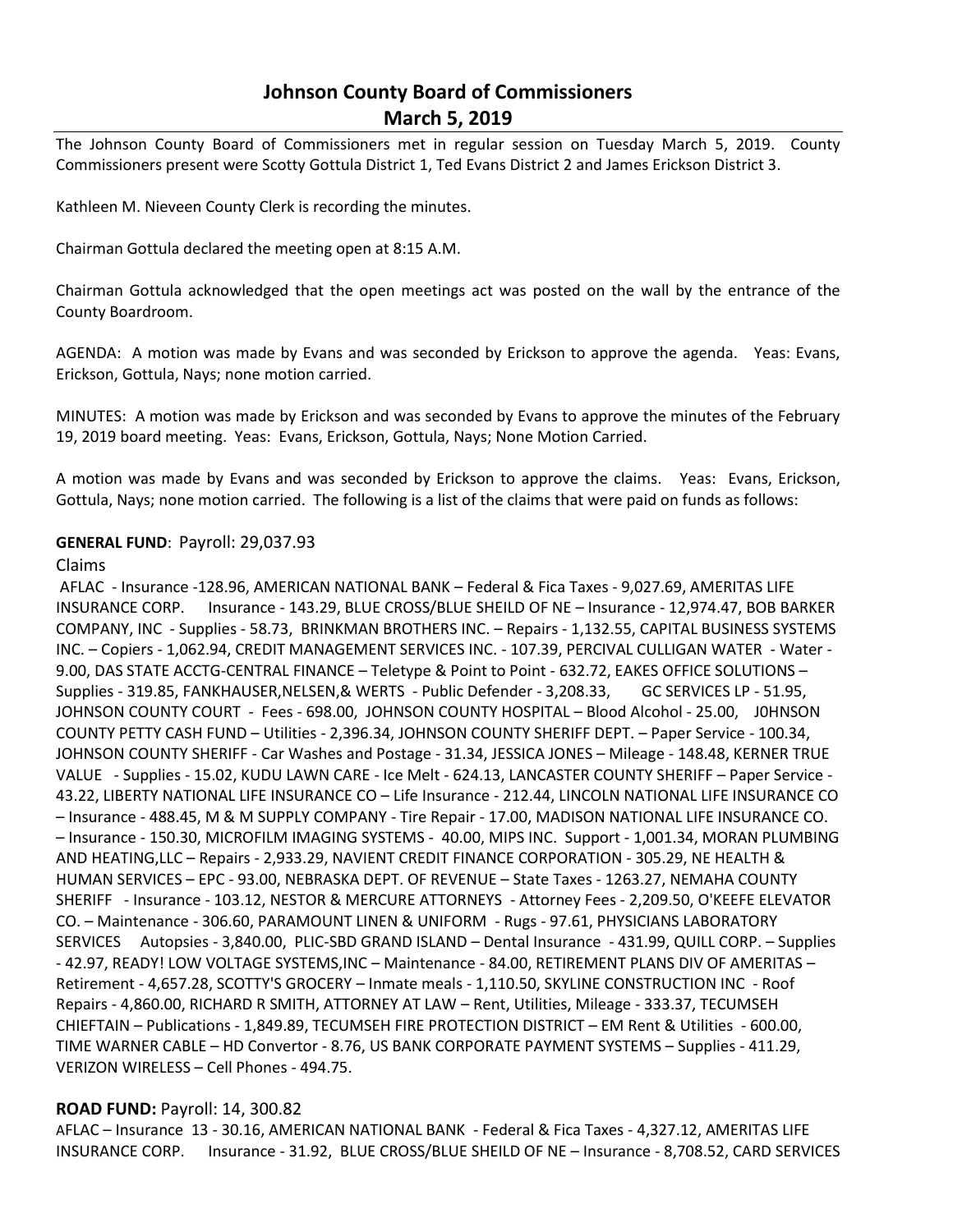– Supplies - 468.68, FIELD FORD,INC. Parts & Labor - 196.25, G & G OIL – February Fuel - 12,644.60, HUMBOLDT IMPLEMENT CO – Skid steer rent - 725.00, J0HNSON COUNTY PETTY CASH FUND - Utilities - 992.24, LINCOLN NATIONAL LIFE INSURANCE CO – Insurance – 255.48, M & M SUPPLY COMPANY – Tire Repairs - 762.00, MARTIN MARIETTA MATERIALS – Rock - 31,836.61, NEBRASKA DEPT. OF REVENUE – State Taxes - 604.28, NEBRASKA PUBLIC POWER – Utilities - 137.23, PARAMOUNT LINEN & UNIFORM – Rugs - 23.67, PLIC-SBD GRAND ISLAND – Dental Insurance - 232.89, RETIREMENT PLANS DIV OF AMERITAS – Retirement - 2,249.81, REX ROGMAN – Reimbursement - 15.96, SMITH AUTO,INC – Parts - 600.00, SPEERS TRUCK REPAIR LLC – Parts & Labor - 680.60, STUTHEIT IMPLEMENT - Parts & Labor - 691.66, TECUMSEH CHIEFTAIN – Publications - 42.51, US BANK CORPORATE PAYMENT SYSTEMS Supplies & Postage - 65.42, U.S. CELLULAR – Internet - 78.28, WASHINGTON NATIONAL INS COMPANY – Insurance - 9.25

# **COUNTY VISITORS IMPROVEMENT FUND:**

JOHNSON COUNTY NE HISTORICAL SOCIETY – Lodging Tax - 1,244.91

#### **RECORD PRESERVATION FUND:**

MIPS INC. – Register of Deeds - 120.12

#### **INHERITANCE TAX FUND:**

SMITH SCHAFER DAVIS GAERTIG, LLC – Ramos Attorney Fees - 1,302.00, U.S. CELLULAR – Internet Backup - 17.98

Highway Supt. Matt Schaardt informed the board that the railroad crossings east of Sterling will begin sometime Mid-Summer and should be done by late fall. The estimated cost to the County would be \$11,000.00. Other items discussed was the purchase of a new air compressor and a plasma, Rock hauling and the budget.

Discussion was held on the lease of 2 John Deere Skid Loaders, It was decided to lease the 2 Skidloaders from Stutheit Implement. These will be 333 G Machines and the County will do a one year lease for up to 350 Hours per machine.

Ashley Robertson from Project Response in Auburn was present at the meeting to request funding from the County for the Safe Date Program offered to the schools, The Federal Funding was cut and that is why she is requesting \$1,000 from Johnson County. The board will consider this in the next budget year.

Sheriff Walton Discussed the Repairs for the 2013 Chevrolet, which has engine problems. It was decided to purchase a used engine from Smith Auto in Pawnee and to have Hazen Repair and Restoration install it.

Discussion on the purchase of a new pickup, and the board decided to address this at the next budget year.

Discussion on upgrading the internet services at the sheriff office. Sheriff Walton will do more research and contact vendors for services and cost.

Deputy Hiring process was discussed with the possibility of having a hiring bonus. The board was ok with this and the County Attorney and Sheriff will work out the details.

A motion was made by Erickson and was seconded by Evans to re-appoint to the Johnson County Hospital Board Faith Parde her term will end March 31, 2024, and Harold E. Kettelhake his term will end March 31, 2024. Yeas: Evans, Erickson, Gottula, Nays; none motion carried.

A motion was made by Erickson and was seconded by Evans to go into a closed session at 9:50 A.M. Yeas: Evans, Erickson, Gottula, Nays; none motion carried. The purpose of the closed session was for discussion on pending litigation.

A motion was made by Evans and was seconded by Erickson to go out of closed session at 10:11 A.M. Yeas: Evans, Erickson, Gottula, Nays; none motion carried.